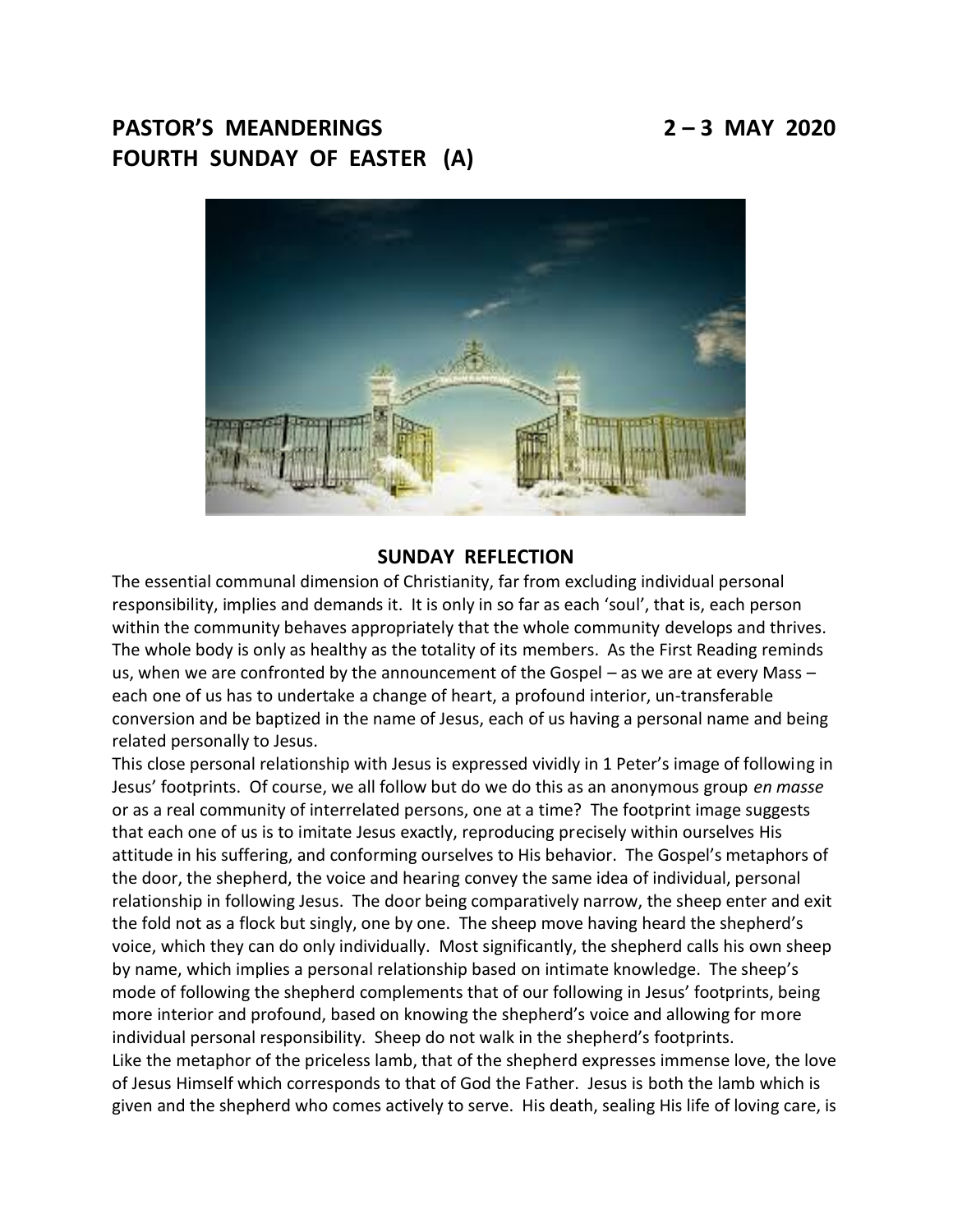not only a gift of the Father but also His own self-giving. His mission is to communicate abundant, transcendent life, which is nothing more or less than the divine life. Example, gate, shepherd, imitation and following are metaphors of constant guidance and leadership, on the one hand, and of continuous responsible involvement on the other, expressing how Jesus governs His church. Jesus leads by example, by facilitating, by calling, by showing His loving care. We are to follow by imitation, personal response and effort.

The flock is also an image of togetherness. We are all united as members of the flock whose shepherd is Jesus. It is His voice that we know and hear, He whom we follow on our faith journey. And we know Him only because He has known us first, because we already have, deep within our being, that voice which called us into existence and which regenerated us at our baptism. This is why we have 'returned' to 'the shepherd and guardian of our souls', that is, of our true selves, to the only one who can and does give us the fullness of life. The notion of life encapsulates everything of value in human existence. The purpose of Jesus' mission and our response is the fulfilment of our humanity, the completion of our being created in God's image and likeness

**STEWARDSHIP:** Jesus says, "I came that they may have life, and have it to the full." Good stewards are grateful for the gift of life and joyfully share their abundance with others.

# **READINGS FIFTH SUNDAY OF EASTER 10 MAY 2020**

**Acts 6:1-7:** The focus is on building the Church and working together to build God's kingdom. **1 Pt. 2:4-9:** Peter tells God's people they are living stones, chosen by God and precious to God. **Jn. 14:1-12:** Jesus gives His farewell address at His Last Supper with His disciples. He tells them that He will be with them only a little while longer and is going to prepare a place for them.

# **THANK YOU**

I would like to take the opportunity to express my appreciation for your response in two different circumstances.

First, your response to last week's collection for the local food banks as well as the Paper Drive for Seniors was phenomenal. The amount of food and paper goods was beyond anything that was anticipated despite COVID-19. Thank you so much for your generosity and spirit of community that you displayed .

Second, over the past six weeks you have showered me with your prayers, good wishes and Mass intentions following the surgery that I had the first week that we seriously entered into addressing the coronavirus. Many of you have also observed and were pleased that I seem to be recovering rapidly. And, thankfully I have in this first phase.

What is going on? First phase?

Past Events: You may remember in 2016 the left knee was replaced with an artificial knee. Things worked fine. Roughly a year / year and half ago the knee swelled up to twice the size of the right knee. The leg looked like I had a volley ball in the middle of its length and it hurt some. That is the reason that I have not been genuflecting and kneeling. It was not a personal statement against tradition. Finally it was agreed that something was not right, fluid was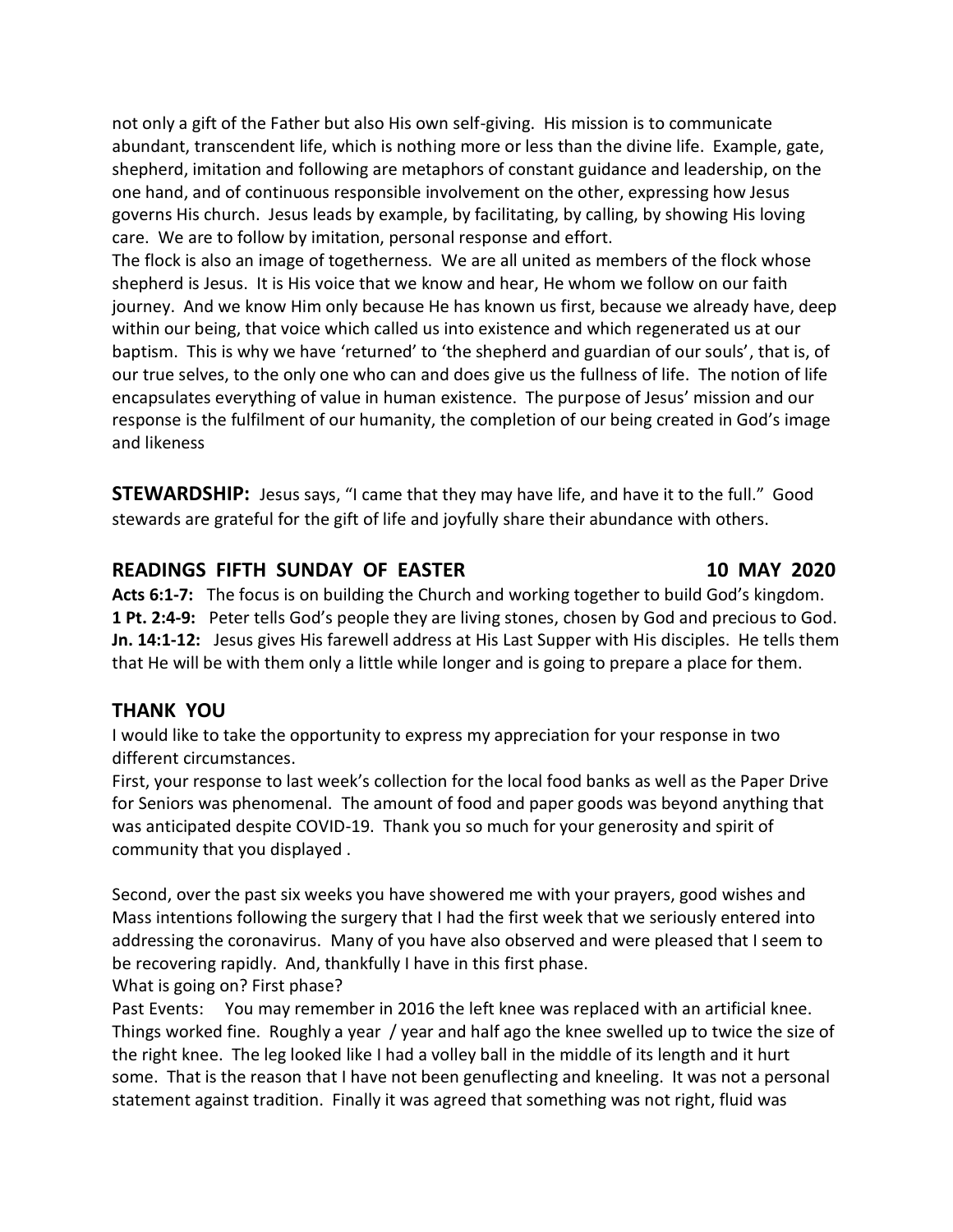withdrawn and cultured and behold there was a another bacterial infection concentrated around the artificial knee. Apparently bacterial infections seem to become lodged at the sites of these metal implants. The implant was removed, the area cleaned out and a spacer bar put in its place. The spacer bar is impregnated with an antibiotic to directly treat the area and it also keeps the femur separated from the fibula and tibia. It really makes some weired noises if I move the leg just right. For the past 6 weeks, three times a day I have been infusing an antibiotic through the PICC line in my shoulder. O joy.

As of the first of May this process has been completed, the blood counts seems to be good and it is time (hopefully) to move into the second phase. Which is a return to the surgery to have a new artificial knee implanted following which will be a second 6week period of therapy and exercises to strengthen the muscles in the leg and more to the point to restore normal maneuverability to the leg. Isn't it nice to know exactly what one will be doing throughout the summer?

One draw back, well at least the most worrisome is why have there been two different bacterial infections, one in the knee and one in the spine in less than eight months, and where did they originate? There is some concern about this on the part of the surgeons and of course yours truly.

I deeply appreciate the Masses and prayers you have offered on my behalf.

# **RENEWAL of the RE-CONSECRATION of the U.S. to the BLESSED VIRGIN MARY**

Yesterday afternoon the U.S. Conference of Catholic Bishops re-consecrated the country to the Virgin and last evening we repeated that ceremony at the Friday evening prayer service. What is this all about?

In response to the COVID-19 pandemic, the U.S bishops, under the leadership of Archbishop Jose H. Gomez of Los Angeles, president of the USCCB consecrated the country to the maternal care of the Blessed Virgin Mary yesterday May 1. This act of entrusting the nation to Our Lady coincides with similar initiatives carried out by the bishop's conference of Canada, which was also conducted on Friday, and the bishops' conferences of Latin America and the Caribbean and of Italy.

With the global effects of the coronavirus still uncertain, difficult and unprecedented challenges face us in virtually every aspect of life – current scientific analysis seems to indicate that we are unlikely to be rid of the disease anytime soon. Since it is inevitable that the Church will continue to be greatly affected by this virus, it is notable that the U.S. bishops have chosen to consecrate our land to Mary under the title of Mother of the Church. There is much that can be said about that title – especially given its increased popularity since Pope Francis added its memorial to the Roman calendar in 2018 – but it is fitting and timely considering what the Church now faces.

In announcing this re-consecration, Archbishop Gonzalez stated that "This will give the Church the occasion to pray for Our Lady's continued protection of the vulnerable, healing of the unwell, and wisdom for those who work to cure this terrible virus". He went on to say that "This prayer entrusts the country to Mary, Mother of the Church, but does not change the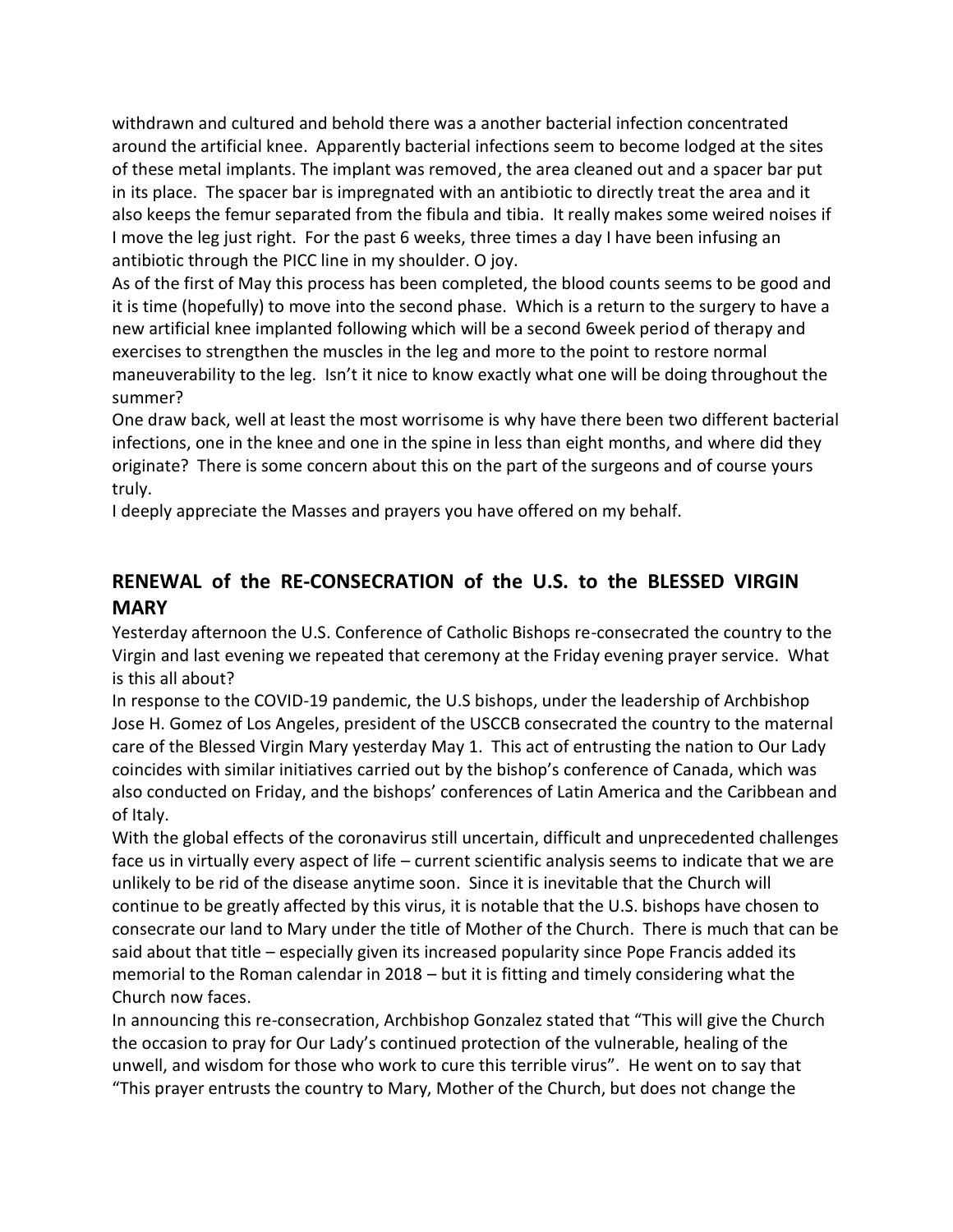official patronage of the United States, which remains the Blessed Virgin Mary under her title of the Immaculate Conception."

The renewal of the consecration reaffirms and renews previous Marian entrustments and unites us in solidarity with our Holy Father Pope Francis, who recently established the Memorial of the Blessed Virgin Mary, Mother of the Church, as a source of protection and strength. Each year, the Church seeks the special intercession of the Mother of God during the month of May. According to the Archbishop: "This year, we seek the assistance of Our Lady all the more earnestly as we face together the effects of the global pandemic."

Through a collective dedication or entrustment of a nation to Mary, an act of consecration is meant to be a reminder to the faithful of the Blessed Mother's witness to the Gospel and to ask for her effective intercession before her Son on behalf of those in need. Bishop John Carrol of Baltimore, the first bishop of the United States, promoted devotion to Mary, the Mother of God, and placed the U.S. under her protection in a pastoral letter of 1792. This was renewed by the 21 bishops attending the Sixth Provincial Council of Baltimore in 1846 placing the country under the Virgin's patronage with the title Immaculate Conception, and Pope Pius IX approved this decision the following year. In 1959, at the dedication of the Upper Church of the National Shrine of the Immaculate Conception in Washington, D.C., Cardinal Patrick O'Boyle led America's bishops in a renewal of the consecration. Archbishops and bishops in various places have consecrated to Mary their archdiocese and dioceses at various times and in different circumstances while Several popes have likewise consecrated the world to Mary on various occasions. This current consecration is significant because each bishop in America has been asked to personally renew our nation's consecration to Mary on the same day.

# **Renewal of the Consecration of the united States of America To the Blessed Virgin Mary**

*Most Holy Virgin Mary, Mother of the Church, you are the fairest fruit of God' redeeming love. You sing of the Father's mercy and accompany us with a mother's love. In this time of pandemic, we come to you, our sign of sure hope and comfort.*

# **REFLECTIONS FOR WEEKDAYS OF THE FOURTH WEEK OF EASTER**

# **The Voice of the Shepherd**

# *Monday of the Fourth Week of Easter (Year A)*

*Note: In year A, when this Gospel is read on the previous Sunday, John [10:11-18](https://biblia.com/bible/rsvce/John%2010.11-18) is used today.* "I am the good shepherd. A good shepherd lays down his life for the sheep. A hired man, who is not a shepherd and whose sheep are not his own, sees a wolf coming and leaves the sheep and runs away, and the wolf catches and scatters them. This is because he works for pay and has no concern for the sheep." John [10:11-13](https://biblia.com/bible/rsvce/John%2010.11-13)

What are you most familiar with in life? What voice or voices echo in your mind most of the time? There are many influences we receive on a regular basis. Some are good and some are not so good. Often times we can talk ourselves into believing that the many "voices" or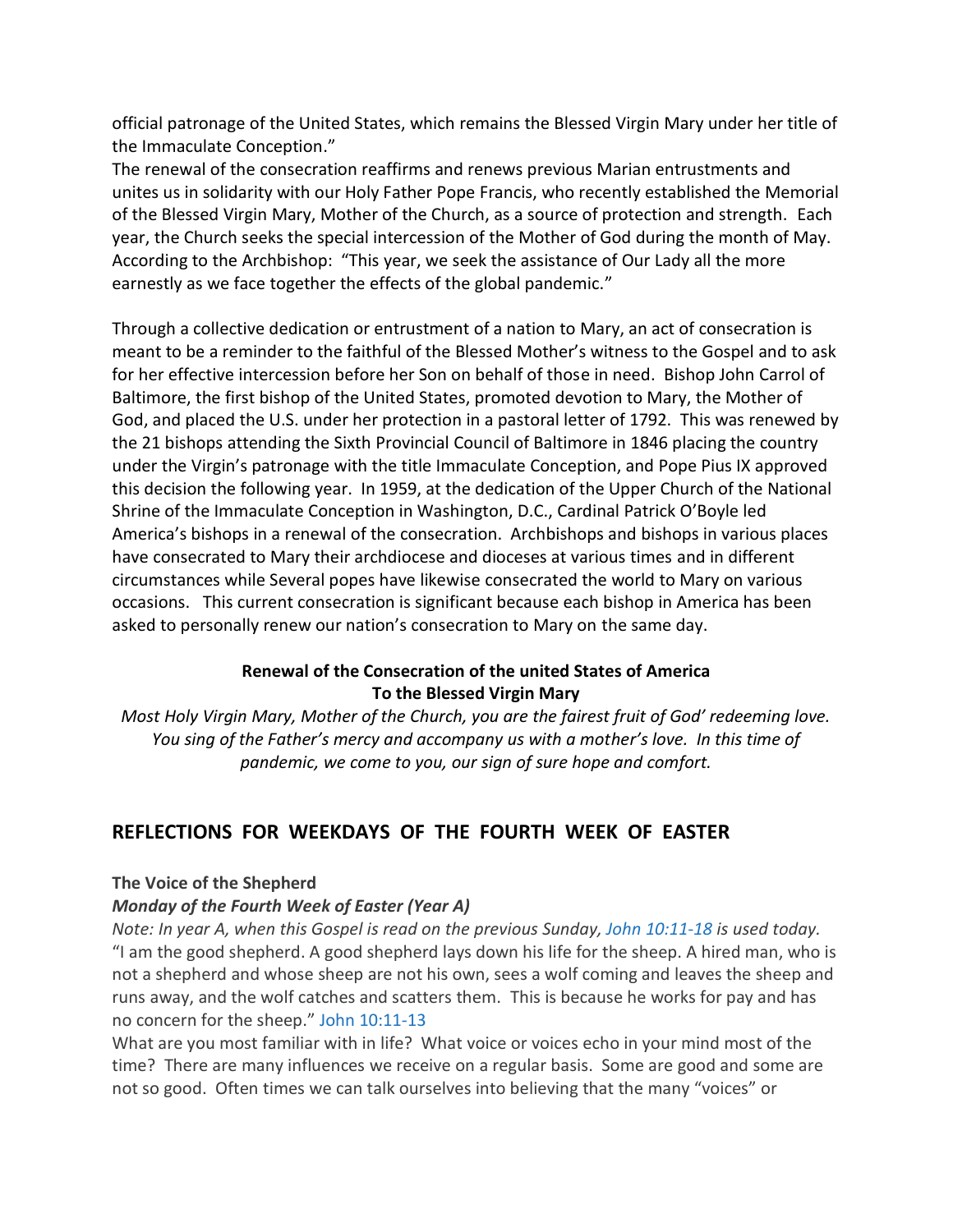influences that we encounter on a daily basis do not affect us. We are pressured by the voice of the media, pop culture, love of money, a desire for recognition and so much more. These are powerful influences and, whether we want to believe it or not, they do affect us.

The Gospel above gives us insight into this internal struggle in that it contrasts the voice of the Shepherd with the voice of a stranger. The sheep are easily taught and conditioned. They learn the voice of their shepherd because it was common practice for shepherds to regularly speak to their sheep. Once the sheep became used to the shepherd's voice, they would turn and follow him when he called.

So it is with us. We will follow the voice of that which we are most familiar. Whatever it is that we immerse ourselves in each and every day will grow on us and draw us, even unknowingly, to follow.

This begs the question, "What are you most familiar with?" Ideally, we spend sufficient time in God's Word, learning His language, tone and voice. Ideally, we dedicate some portion of our day, every day, to silent contemplation of God. As we do this, we build a habit of hearing Him speak and we become comfortable with and comforted by His voice.

Once this habit is established in us, it will be much easier to go about our busy day hearing God whenever He chooses to speak. We will immediately recognize it is Him and we will follow. Reflect, today, upon that which calls to you the loudest. Don't let the many other voices in our world drown out God's voice. Instead, prepare yourself for the moments He chooses to speak. And when He does speak, let that voice grab your attention so that you can follow. *Lord, help me to know and love Your gentle voice throughout my daily life. May that voice overwhelm all others that compete for my attention. I choose You, dear Lord, as my one Shepherd and guide. Jesus, I trust in You.*

#### **The Language of Jesus**

# *Tuesday of the Fourth Week of Easter*

Jesus walked about in the temple area on the Portico of Solomon. So the Jews gathered around him and said to him, "How long are you going to keep us in suspense? If you are the Christ, tell us plainly." Jesus answered them, "I told you and you do not believe." John [10:24-25](https://biblia.com/bible/rsvce/John%2010.24-25) This statement of Jesus may have left His followers confused. They wanted to believe that Jesus was the Messiah, and so they asked Him to tell them plainly if He was the Messiah. And how did He respond? He tells them that He already told them and they failed to believe. This is an interesting situation.

The first thing to say about this is that Jesus was not being critical. He was helping them to understand His language. He was helping them to understand that the answer to their question was not a matter of Jesus simply telling them, "I am the Messiah!" Rather, the answer to their question had to come to them from the Father in Heaven, spoken to their hearts as they listened to Jesus and witnessed His miracles. The answer was to be given to them by the gift of faith that had to be received from within. This gift of faith would give them the certainty they so desired.

The same is true with us. Perhaps you've wanted God to come down from Heaven at times and tell you "plainly" the answer to this or that question. But He does not do that. He does it in His perfect way with His perfect language. It's the language of faith and it requires a complete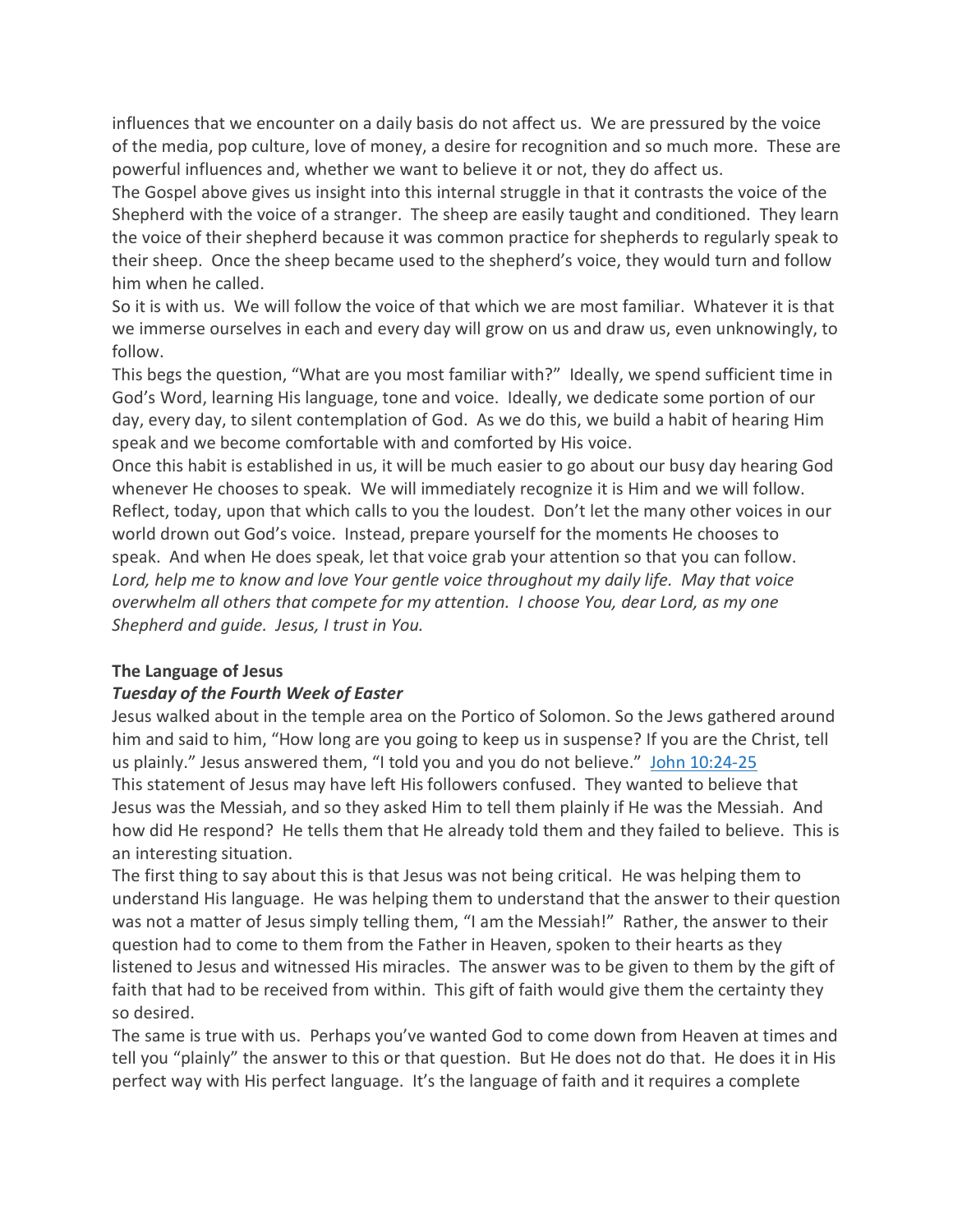submission of our minds and wills to God to hear and understand. This is the only way to become converted in the way God wants us to be.

Reflect, today, how well you listen to God speak. You most likely can learn to listen to Him more clearly, discerning His voice of Truth. As you hear Him, let yourself become completely convinced of all that He says. And let that deep conviction rule your life.

Lord, I so often do not let myself hear You plainly through the gift of faith. I so often want the easy answer to the difficult questions. Help me to grow in patience so that I may know You and *allow You to become my true Shepherd. Jesus, I trust in You.*

# **Evangelizing Through Unity**

# *Wednesday of the Fourth Week of Easter*

Jesus cried out and said, "Whoever believes in me believes not only in me but also in the one who sent me, and whoever sees me sees the one who sent me." John [12:44-45](https://biblia.com/bible/rsvce/John%2012.44-45)

Now on a literal level, this is hard to comprehend. How is it that those who looked at Jesus were looking also at the Father? How is it that seeing Jesus was seeing the Father in Heaven? The answer is quite simple. The unity that the Father and the Son share is a perfect unity. They remain distinct Persons but they are also united as one. They are united in their perfect love and in the perfect communion of their wills.

For that reason, knowing Jesus is also knowing the Father. But the truth is that the Father's presence is veiled just as the divinity of the Son is veiled. Though we do not have the experience of seeing Jesus walk the Earth as the first disciples did, we find the same reality every time we come before the Holy Eucharist. When we enter a church and genuflect before the tabernacle, it's important to always be exceptionally cognizant of the fact that we are in the full divine presence of God the Son. And for that reason, we are also in the full and divine presence of the Father! Their presence is real and absolute. It's just that they are hidden from our five senses.

But one key thing to ponder here is the unity of the Father, the Son and the Holy Spirit. Prayerfully reflecting upon their unity is a very healthy meditation for our prayer life. Why? Because we are called to share in their unity, and we are called to share in unity with one another.

Unity is hard. It takes a tremendous amount of love. It means being fully present to the other, seeking to fully understand, accept and know them. And the Trinity is our model for this. Be it parents and children, spouses, friends or others, we are called to a deep and abiding unity. Think about someone you know well. And think about someone that person knows well and loves. To a certain degree, you may feel you know that other person just by knowing the one who knows them. For example, say you have a very close friend who has a child and your friend shares much with you about their child. What you're experiencing is the unity of that parent and child in your relationship with your friend.

So it is with God. As we come to know God the Son, we automatically come to know God the Father. And the good news is that if we know God, and then let another get to know us, the effect is that we will be letting them come to know God through us. This is one of the wonderful ways to evangelize and bring God to those whom we know and love.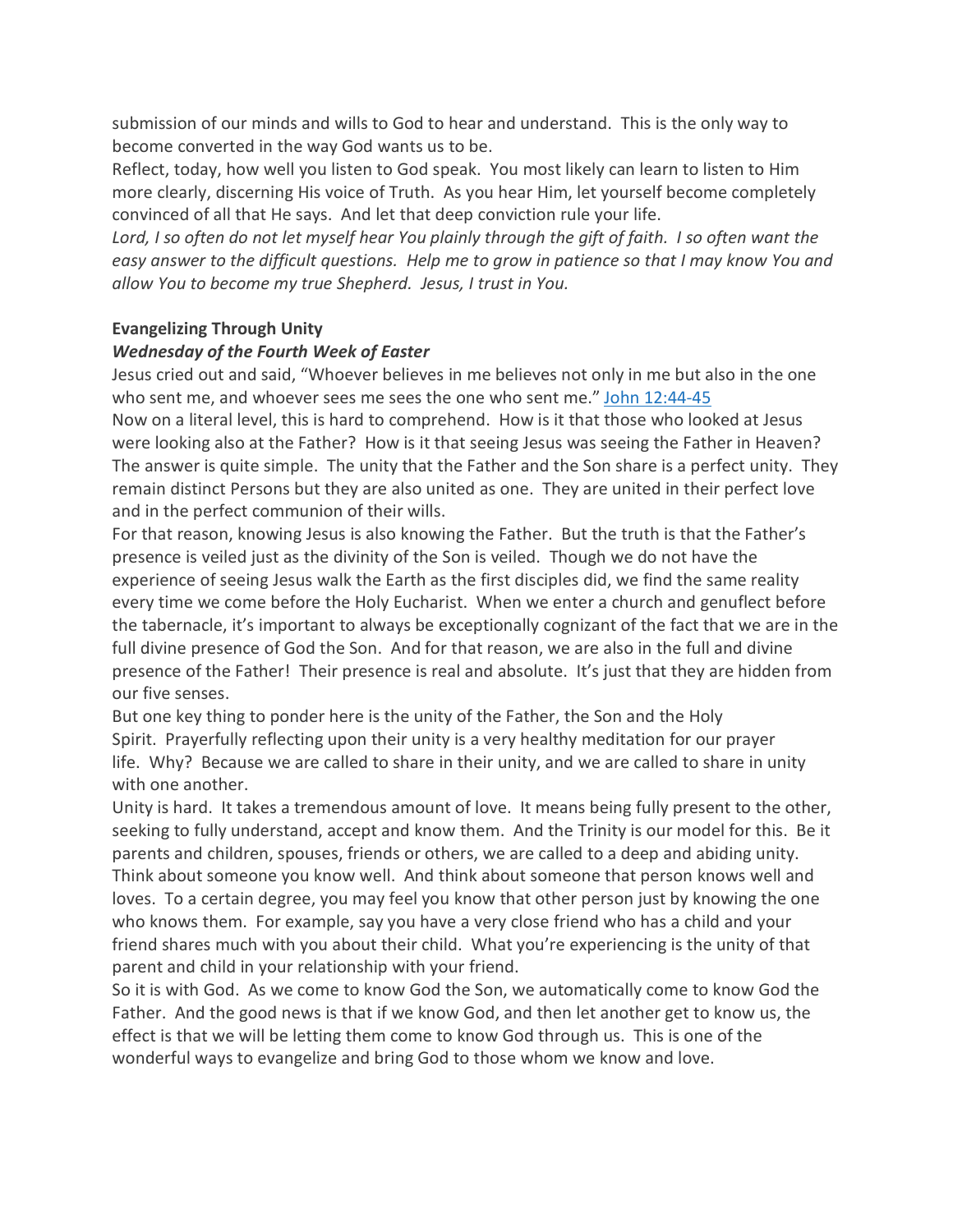Reflect, today, upon your relationship with God and how that relationship shines through in all other relationships you have. Commit yourself more fully to knowing and loving God so that others around you may also benefit from your love of Him.

Lord, help me to come to know and love You and, in that relationship, to come to know and love the Father and the Holy Spirit. And as I grow in love for You Most Holy Trinity, help me to bring *that love into every relationship I have so that I may be an instrument of Your love to others. Most Holy Trinity, I trust in You.*

### **Slaves of Christ**

#### *Thursday of the Fourth Week of Easter*

When Jesus had washed the disciples' feet, he said to them: "Amen, amen, I say to you, no slave is greater than his master nor any messenger greater than the one who sent him." [John](https://biblia.com/bible/rsvce/John%2013.16) [13:16](https://biblia.com/bible/rsvce/John%2013.16)

If we read between the lines we can hear Jesus telling us two things. First, that it's good to see ourselves as slaves and messengers of God, and second, that we are to always give the glory to God. These are important points to live in the spiritual life. Let's look at both.

Normally, the idea of being a "slave" is not all that desirable. We are not as familiar with slavery in our day and age, but it is real and has caused extreme damage throughout the history of our world in many cultures and at many times. The worst part about slavery is the cruelty with which the slaves are treated. They are treated as objects and property which is completely contrary to their human dignity.

But imagine the scenario where a person is a slave to one who loves him perfectly and has as his primary mission to help that "slave" realize his true potential and fulfillment in life. In this case, the master would "command" the slave to embrace love and happiness and would never violate his human dignity.

This is the way it is with God. We should never fear the idea of being a slave of God. Though this language may carry baggage from abuses of human dignity of the past, slavery to God should be our goal. Why? Because God is the one we should want as our master. In fact, we should desire God as our master even more than we desire to be our own master. God will treat us better than we treat ourselves! He will dictate to us a perfect life of holiness and happiness and we will be humbly submissive to His divine will. And what's more, He will give us the necessary means to achieve all that He dictates to us if we let Him. Being a "slave of God" is a good thing and should be our goal in life.

As we grow in our ability to let God take control of our life, we must also regularly enter into an attitude of thanks and praise of God for all that He does in us. We must point all the glory to Him for letting us share in His mission and for being sent by Him to fulfill His will. He is greater in every way, but He also wants us to share in that greatness and glory. So, the good news is that when we glorify and thank God for all He does in us and for all the dictates of His law and His commands, we will be elevated by God to participate in and share in His glory! This is one fruit of the Christian life that blesses us beyond what we could ever come up with ourselves. Reflect, today, upon letting yourself become a complete slave of God and His will today. That commitment will start you down a path of tremendous delight.

Lord, I submit myself to Your every command. May Your will be done in me and only Your will. I choose You as my Master in all things and trust in Your perfect love for me. Jesus, I trust in You.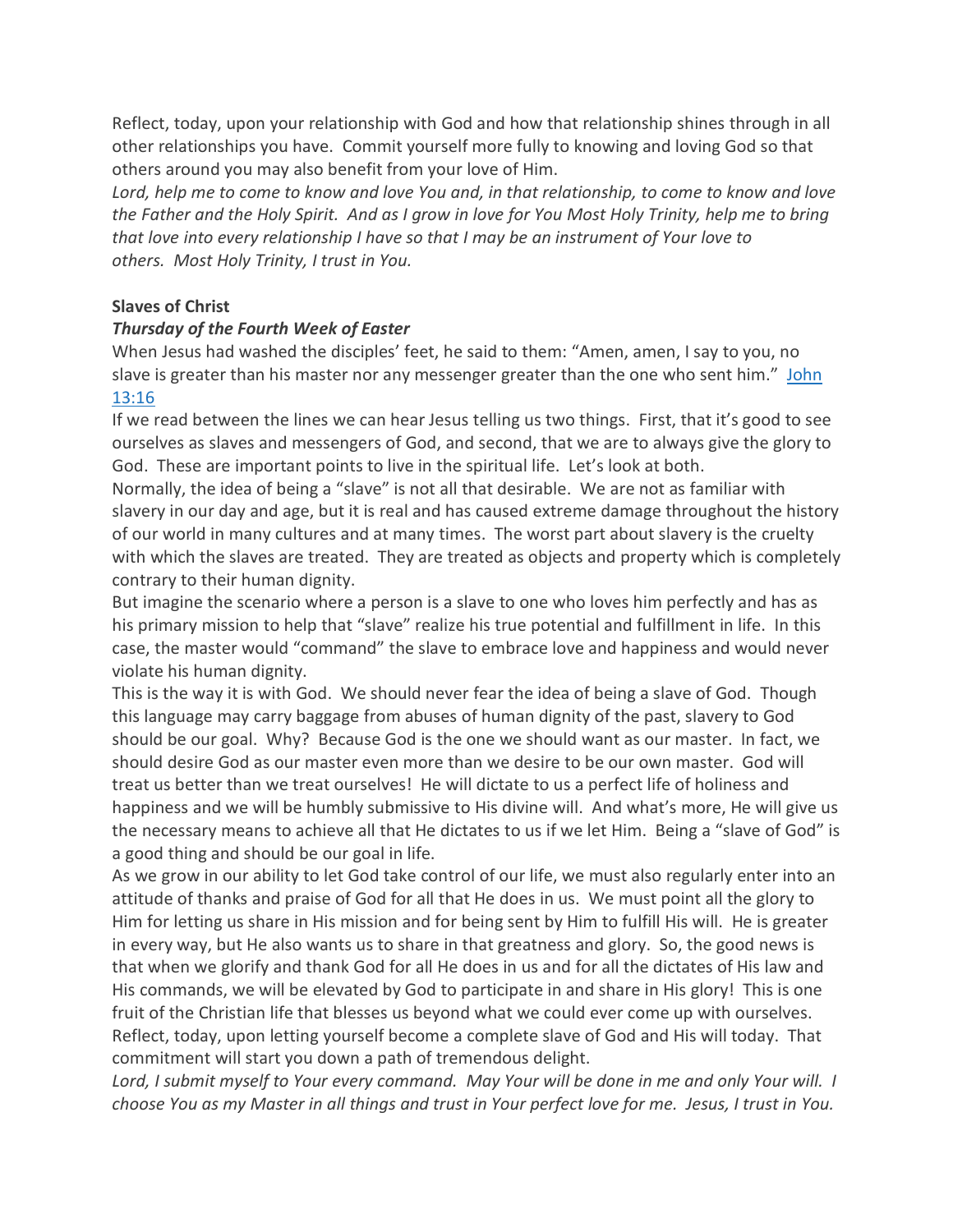### **Our Father's House** *Friday of the Fourth Week of Easter*

"In my Father's house there are many dwelling places. If there were not, would I have told you that I am going to prepare a place for you? And if I go and prepare a place for you, I will come back again and take you to myself, so that where I am you also may be." John [14:2-3](https://biblia.com/bible/rsvce/John%2014.2-3) From time to time it's important that we focus in on the glorious reality of Heaven! Heaven is real and, God willing, one day we will all be united there with our Triune God. If we properly understood Heaven, we'd long for it with a deep and burning love and we'd look forward to it with a powerful desire, being filled with peace and joy every time we think of it. Unfortunately, however, the thought of leaving this Earth and meeting our Maker is a frightening thought for some. Perhaps it's the fear of the unknown, the realization that we will leave our loved ones behind, or possibly even a fear that Heaven will not be our final resting place.

As Christians, it's essential that we work at fostering a great love of Heaven by gaining a proper understanding of not only Heaven itself, but also the purpose of our lives on Earth. Heaven helps order our lives and helps us stay on the path that leads to this eternal beatitude. In the passage above we are given a very consoling image of Heaven. It's the image of the "Father's house." This image is a good one to reflect upon because it reveals that Heaven is our home. Home is a safe place. It's a place where we can be ourselves, relax, be with loved ones, and feel as if we belong. We are God's sons and daughters and He has decided that we belong there with Him.

Reflecting on this image of Heaven should also console those who have lost a loved one. The experience of saying goodbye, for now, is very difficult. And it should be difficult. The difficulty of losing a loved one reveals that there is true love in that relationship. And that is good. But God does want the feelings of loss to also be mingled with joy as we ponder the reality of our loved one being with the Father in His home for eternity. They are happier there than we will ever be able to imagine, and we will one day be called to share in that joy.

Reflect, today, upon this image of Heaven: our Father's House. Sit with that image and let God speak to you. As you do, let your heart be drawn to Heaven so that this desire will help to direct your actions here and now.

Lord, I do long to be with You eternally in Heaven. I long to be comforted, consoled and filled with joy in Your home. Help me to always keep this as my goal in life and to grow, daily in a *desire for this final resting place. Jesus, I trust in You.*

# **Speaking With Confidence**

# *Saturday of the Fourth Week of Easter*

"The words that I speak to you I do not speak on my own." John [14:10](https://biblia.com/bible/rsvce/John%2014.10)

These words from Jesus, once again, reveal the intimate unity He has with His Father. He and the Father are one and what He says also comes from the Father. John's Gospel is filled with this language as a way of highlighting their perfect unity.

Though there is much we could say about the unity of the Father and the Son, it's important to remind ourselves that these words spoken by Jesus should also ideally be words we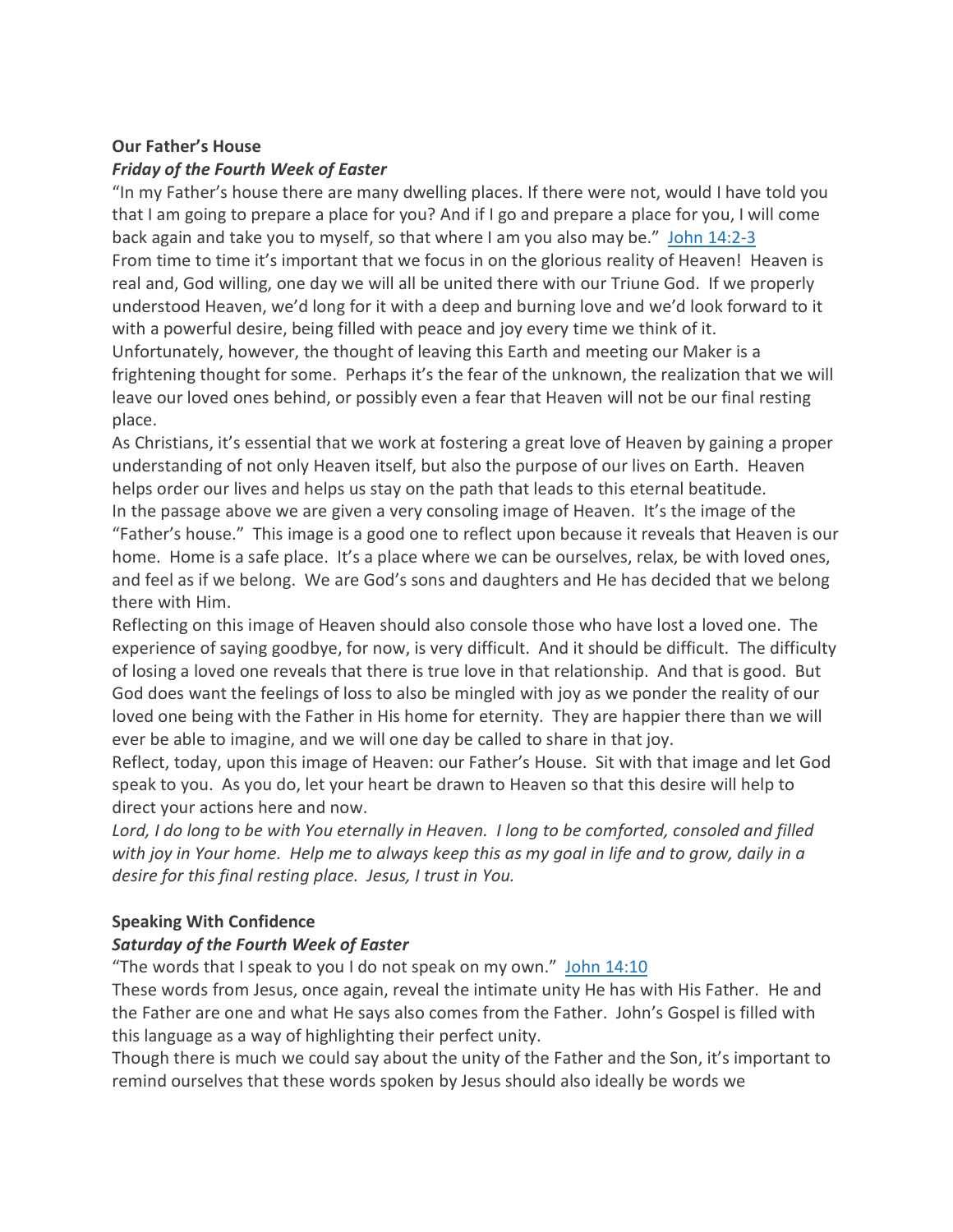speak. How wonderful it is to be able to say that WE also do not speak on our own but that the Father speaks through us. This should be our constant goal.

If we speak words to others on our own, relying upon our own wisdom and insights, then we must also humbly admit that our words will not be that powerful. This is hard to admit but is true. We can easily fall into the trap of thinking our opinions are right and that others need to listen to us.

If, on the other hand, we are able to speak words that have the backing of the Father, words that are spoken from His heart, then we will begin to see that those words make a true difference in the lives of others. Words matter and we should always be very careful as to what we say and how we say it.

Allowing the Father to speak in and through us suddenly gives our words new conviction and power. They become words that God speaks to others and words that enable God to make a difference in their lives.

Reflect, today, upon your daily speech. If you struggle with not knowing what to say, or how to say it at times, then a good prayer to pray is for the grace to speak only that which the Father gives you to speak; nothing more and nothing less. Pray that prayer and be confident that God has a lot to say through you.

Lord, give me Your words to speak. Help me to always turn to You in my heart in confidence so *that You are the source of all truth and goodness. May that truth and goodness come forth from me each and every day. Jesus, I trust in You.*

# **PRAYERS**

Holy Virgin of Guadalupe,

Queen of the Angels and Mother of the Americas. We fly to you today as your beloved children. We ask you to intercede for us with your Son, as you did at the wedding in Cana.

Pray for us, loving Mother, and gain for our nation and world, and for all our families and loved ones, the protection of your holy angels, that we may be spared the worst of this illness.

For those already afflicted,

we ask you to obtain the grace of healing and deliverance. Hear the cries of those who are vulnerable and fearful, wipe away their tears and help them to trust.

In this time of trial and testing,

teach all of us in the Church to love one another and to be patient and kind. Help us to bring the peace of Jesus to our land and to our hearts.

We come to you with confidence,